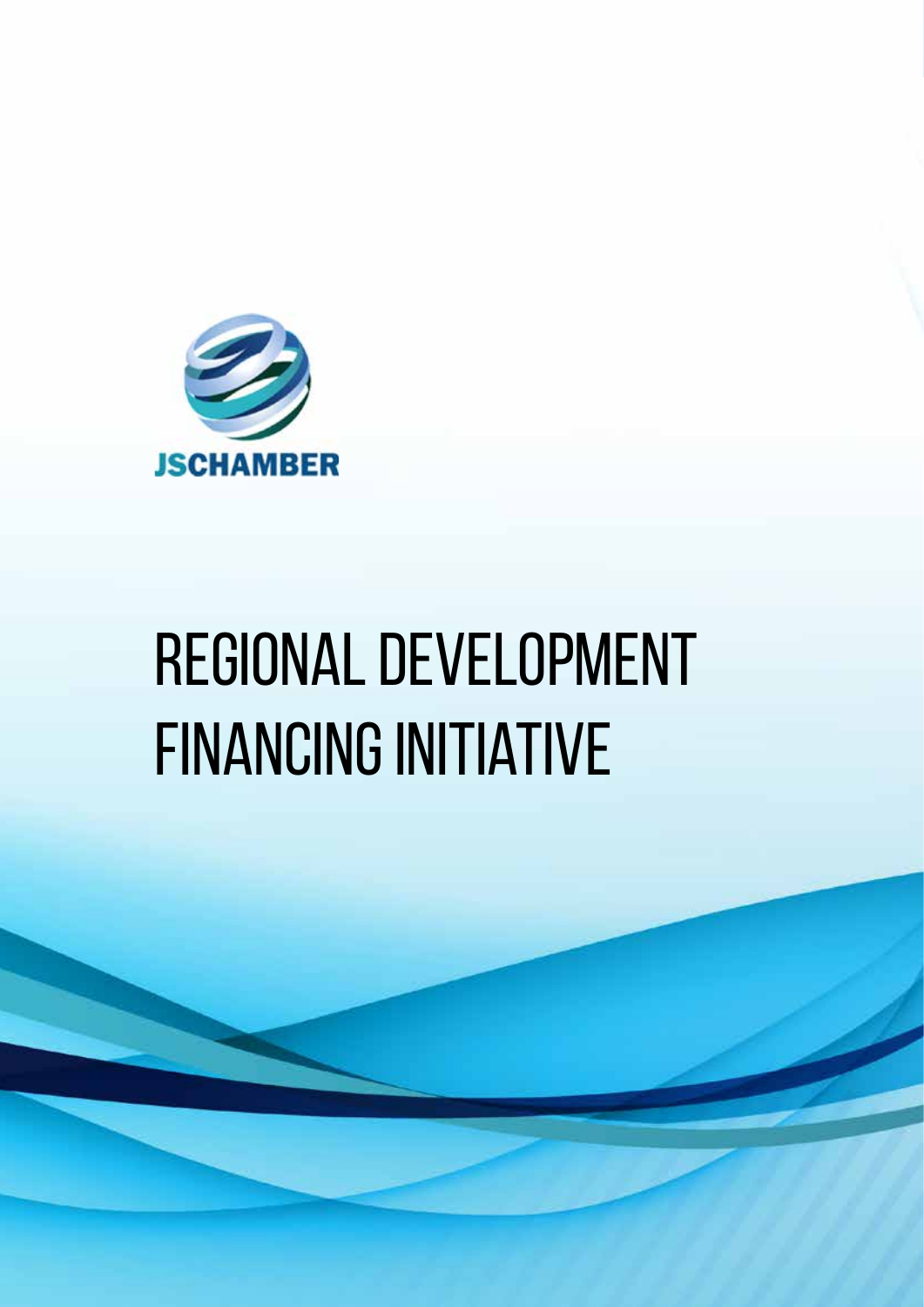## **Executive Summary**

Israel's sustained economic development has the potential to grow beyond its current epicenters to reach additional domestic, regional and global markets. The Judea Samaria region, characterized by a diversified and highly motivated business community, is singularly positioned to engage in this growth and provide economic opportunities to both Israeli and Palestinian populations.

The obstacles to a vibrant regional economy in Judea Samaria range from the Palestinian Authority's anti-normalization bans on commerce to shipping and mobility limitations rooted in Israel's security policy. The Judea Samaria business community has found ways to overcome these challenges and improve corporate and industrial viability in the region. Strategic planning coupled with broad -based investment can further enhance progress toward this growth.

The Judea Samaria Chamber of Commerce and Industry (JSC) is set to launch its **Regional Development Financing Initiative (RDFI)** through which Israeli and Palestinian business leaders in Judea and Samaria partner to advance regional economic opportunities.

The JSC is already beginning to build the proper infrastructure. This process includes the mapping of potential partners and developing partnership teams for specific projects. The partners will be cultivated around these four areas:

- Technology, Industry, and Energy- including innovation-based solutions for regional challenges with a focus on the food/energy/water nexus
- Environment- including waste and water management projects
- Tourism- supporting both cultural-heritage and recreational
- Transportation & Infrastructure

The Israeli-Palestinian International Economic Forum, hosted by JSC and the U.S. Israel Education Association will focus on the following topics:

- Launching the mapping and planning process
- Identifying project opportunities
- Engaging government & private business investors, both domestic and international

## **Support for JSC's Financial Initiative:**

Ariel University and the Israeli Ministry of Science and Technology's Eastern Research & Development Center will monitor and support Palestinian and Israeli regional partnership initiatives by lending advanced research and development expertise. The Milken Innovation Center-Jerusalem Institute will provide guidance and assistance to the JSC through the mapping process and the establishment of public-private partnership regional investment funds.

Current and potential government, philanthropic and business investors are invited to participate in the Forum as well as future programs and events.

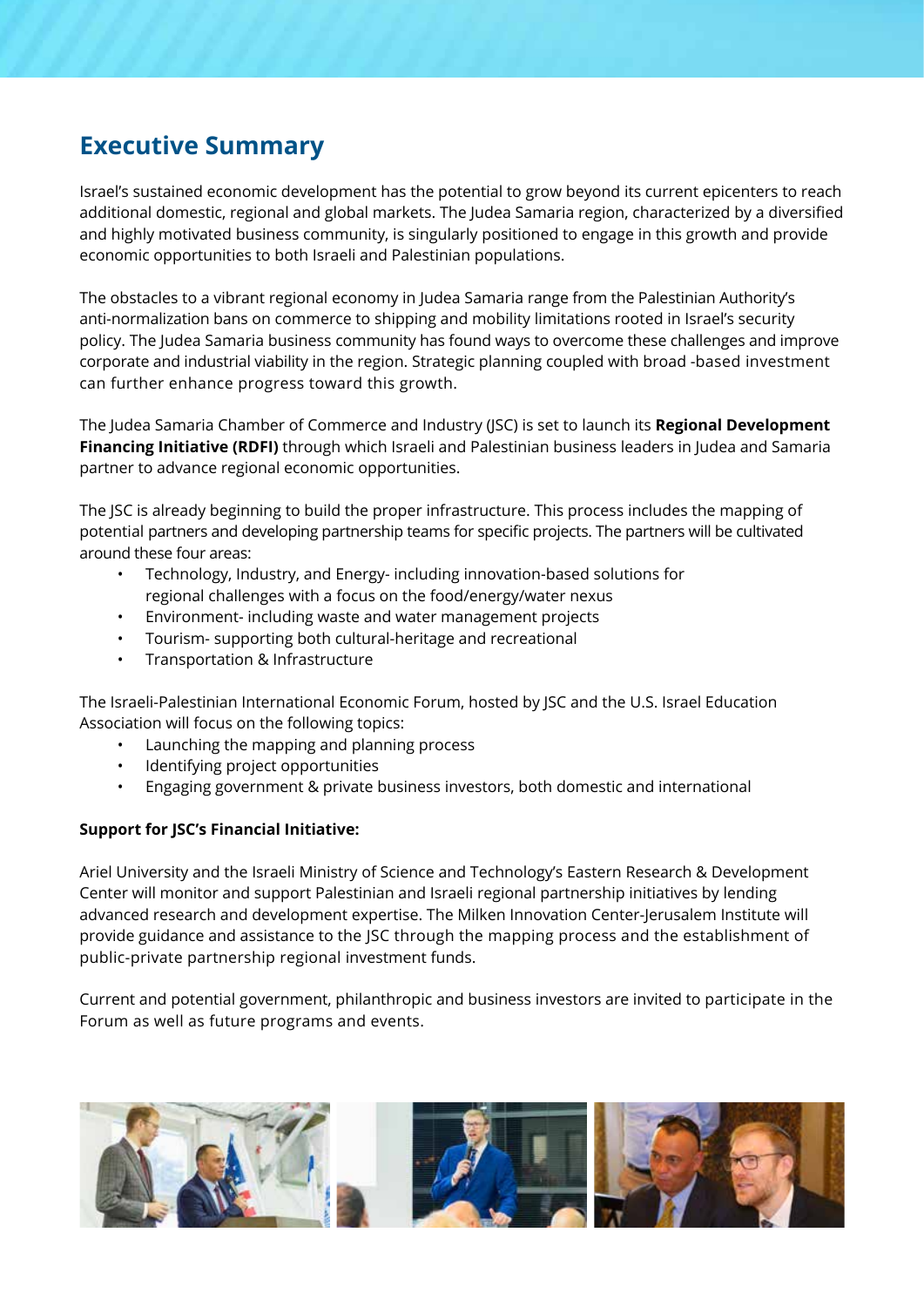# **The Initiative**

The Judea Samaria Chamber of Commerce and Industry (JSC) has launched a **Regional Development Financial Initiative (RDFI)** in which Israeli and Palestinian business leaders in Judea and Samaria partner to advance regional economic opportunities.

- The RDFI is a Public Private Partnership (PPP) directing targeted investments to a broad array of projects based on the interests and capacity of these strategic partners.
- This PPP model is designed to provide access to reliable sources of capital for new projects while maintaining the due diligence needed to ensure project performance.
- This PPP allows philanthropists to have a focused, large scale impact, to create sustainable social investment returns, and to line up behind first dollar loss from government.
- For government, PPP provides an opportunity to expand capital sources, leverage public investment and increase returns on regional investment.
- For private and corporate investors, this approach provides market-rate returns, cost-effective scale, a portfolio effect and partial guarantees from philanthropy and government.

## **Part 1: Mapping and Inventory**

A careful review must be conducted in order to scale the current regional economic synergies and identify new opportunities. This review requires coordination with government agencies, academic research, non-profit organizations and business communities to cull, organize and analyze the region's financial landscape.

Parallel to this review, an inventory of investment opportunities is being developed in four categories:

## **Technology, Industry, and Energy**

To date, industrial settings across the region have been showcased as leaders in workplace integration.

- Israeli and Palestinian employees employed at Israeli businesses enjoy the same salaries and benefits in equal opportunity employment ecosystems. RDFI will explore how this model can be replicated and improved.
- An increasing number of innovation centers in the region are well positioned to develop technology solutions that address local and regional challenges and to engage Palestinian and Israeli innovators in shared workspaces.
- Both technology and industry are closely associated with the challenges of food production, energy generation and distribution, and water projects. Further development in this category will yield direct, measurable benefits to both residential and business communities.

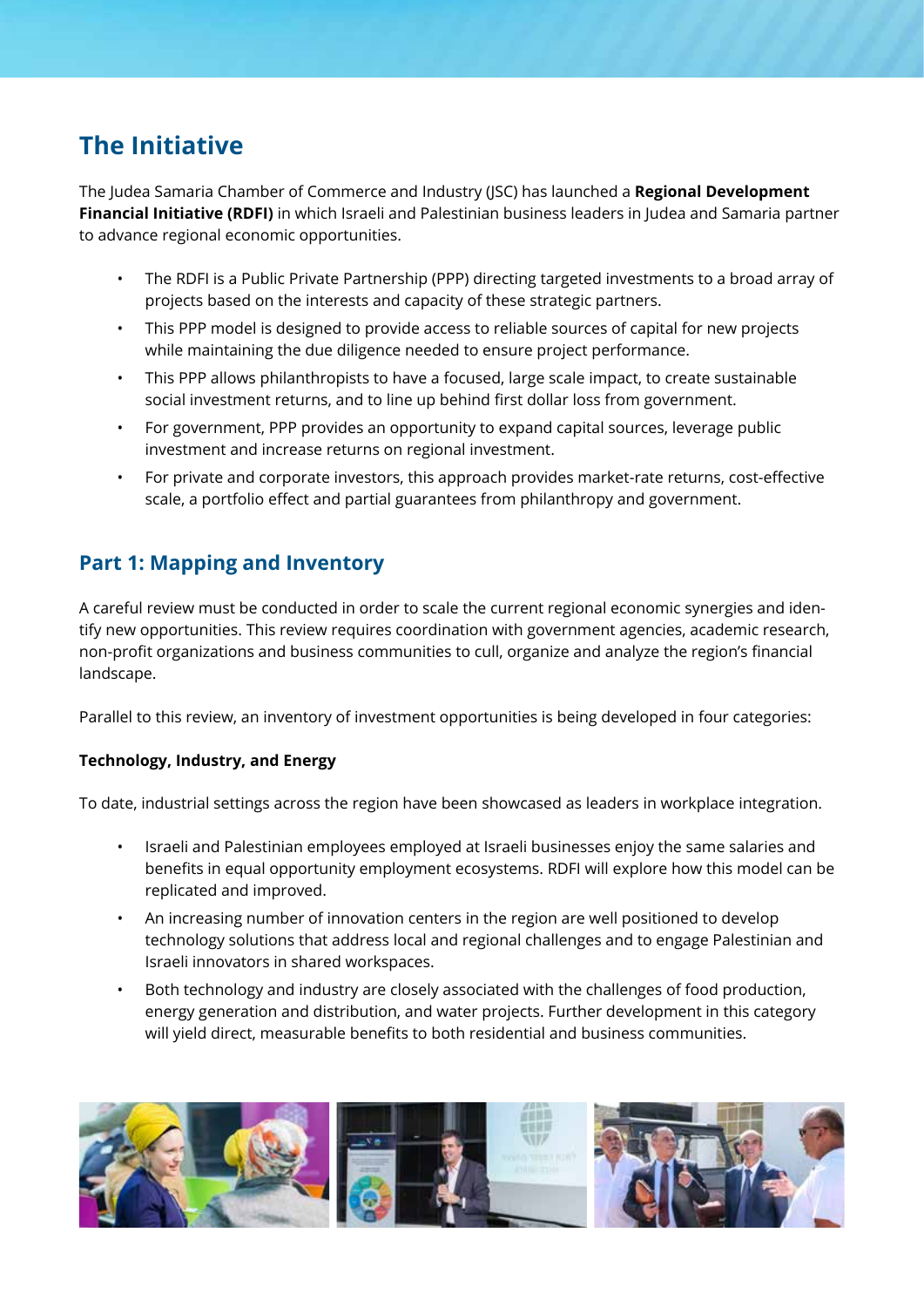## **Environment**

An economic outlook sees the prolific environmental hazards of the region through the lens of long-term investment opportunities.

- Diligent planning and targeted incentives are required to overcome the politics of the region that have prevented region-wide environmental projects from coming to fruition.
- Environmentally friendly waste removal and treatment, water management, and agricultural enhancements all lend themselves to regional partnerships and lucrative business.
- A thorough review of over 100 sites and projects across the region has already been conducted, with the need to further prioritize based upon feasibility and timelines.

## **Tourism**

Judea Samaria is home to rich cultural and historic heritage sites for each of the world's leading monotheistic religions.

- Many of these off-the-beaten-path tourist sites are underdeveloped and cater to limited cultural, religious or ethnic audiences. Region-wide tourist programs can serve to further integrate the business community while driving significant economic traffic through the region.
- Recreational tourism (often associated with cultural heritage) includes walking trails, spas, sporting and athletic events, music and entertainment, dining, experiential learning programs and more. Integration models in this category often require minimal investment with material, short-term returns.

## **Transportation and Infrastructure**

Transportation and infrastructure works have the potential to reshape virtually every element of society.

- Limited access between Israeli and Palestinian communities must be taken into account when considering the pace and feasibility of development plans, as priority projects in this category will require significant resources.
- Similarly, close planning with policy-making agencies will be required, as varying degrees of integration related to transportation, energy, waste management, and water require long-term top-down partnerships.

## **Part 2: Incentive Financing**

The **Regional Development Financial Initiative** applies financial development models with proven track records in addressing market failures to the Judea Samaria region. The appropriate model will be designed in tandem with the inventory of investment opportunities in the categories cited above.

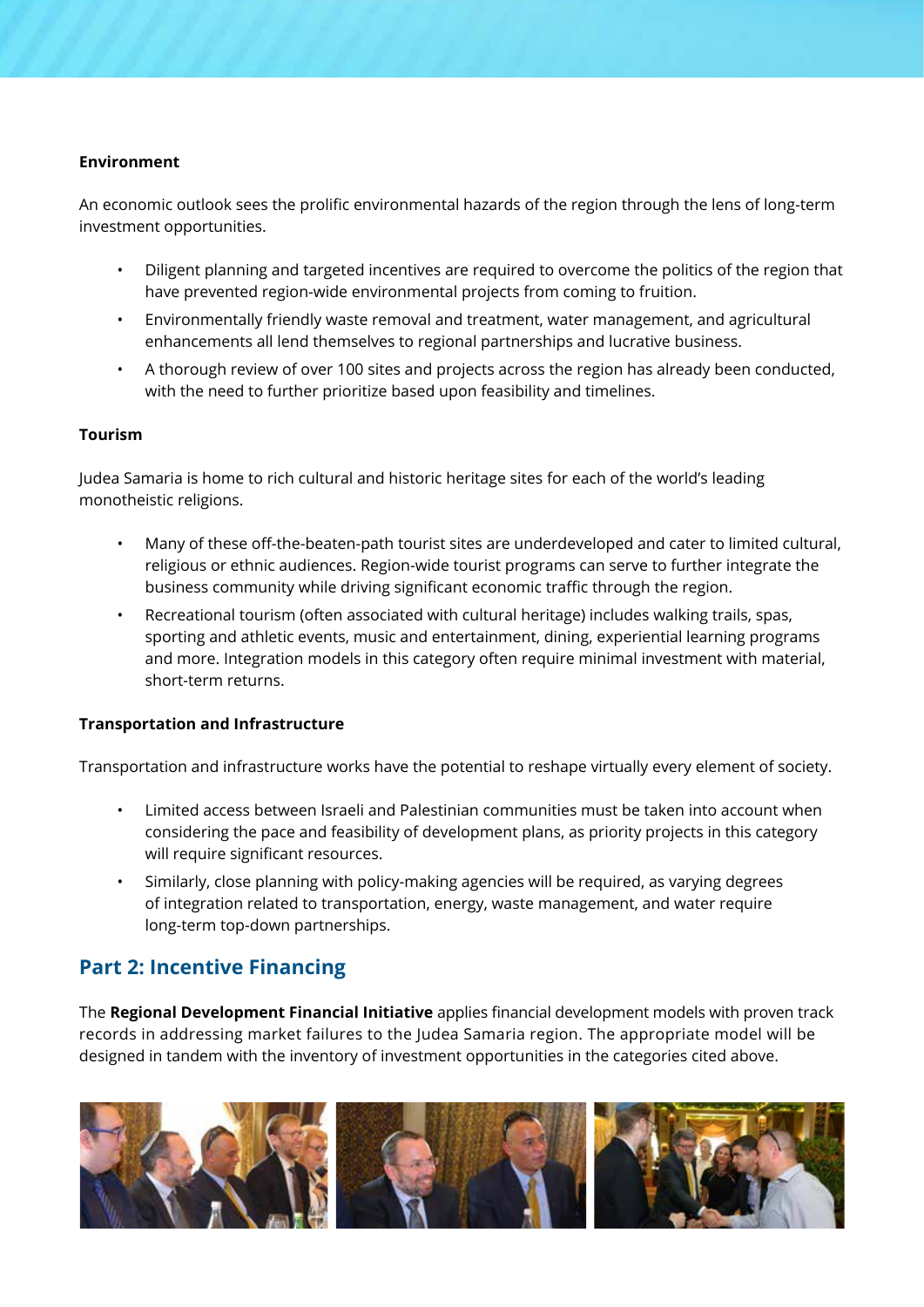Two primary financing models are under consideration:

- A **traditional investment fund,** which will allow a flow of capital to projects with midterm returns. This fund would likely be predisposed to invest in tourism, technology, and industry. Individual and corporate investors are likely to take the lead in this model.
- **• Establishing a bond bank** designed with a regional conduit bond issuer who aggregates bond projects and issues bonds on their behalf with negotiable term lengths and longer amortizations with balloon payments. The amount of capital is based on debt capacity of the issuer and/or revenues generated by the project. The bond bank is likely to appeal to government investors at the initial stages and is most fitting for environmental, transportation and infrastructure projects. The environmental projects alone have been estimated at more than half a billion dollars in required funding. Well-funded and well-managed investment funds are necessary to usher in an era of sustainable regional economic development.

## **Associates and Synergies**

The Judea Samaria Chamber of Commerce and Industry (JSC) is a registered non-profit, committed to the promotion of economic development to the benefit of all populations across the region. Founders Avi Zimmerman from Ariel and Ashraf Jabari from Hebron extend the organization's access to Israeli, Palestinian and international strategic partners. JSC is developing, overseeing and operating the RDFI with its multiple affiliates. The following is a partial listing of primary partners.

## **Strategic Partners**

The Milken Innovation Center – Jerusalem Institute, in partnership with the Jerusalem Institute for Policy Research, brings global experience in regional development financial planning to the **Regional Development Financing Initiative.** Their insight, guidance, and program participation has provided immeasurable value since the inception of this initiative.

Ariel University and the Eastern R&D Center are well equipped to conduct the research necessary during the mapping and inventory stage of the process. They are also highly motivated to collaborate with Palestinian universities in long-term research and development in monitoring and promoting the success of the RDFI.

The regional Environmental Association of Municipalities has spearheaded an inventory review of environmental projects that offer residential and business communities significantly improved quality of life and services. In partnership with the RDFI, these projects will be analyzed through the lens of feasibility and financial viability.







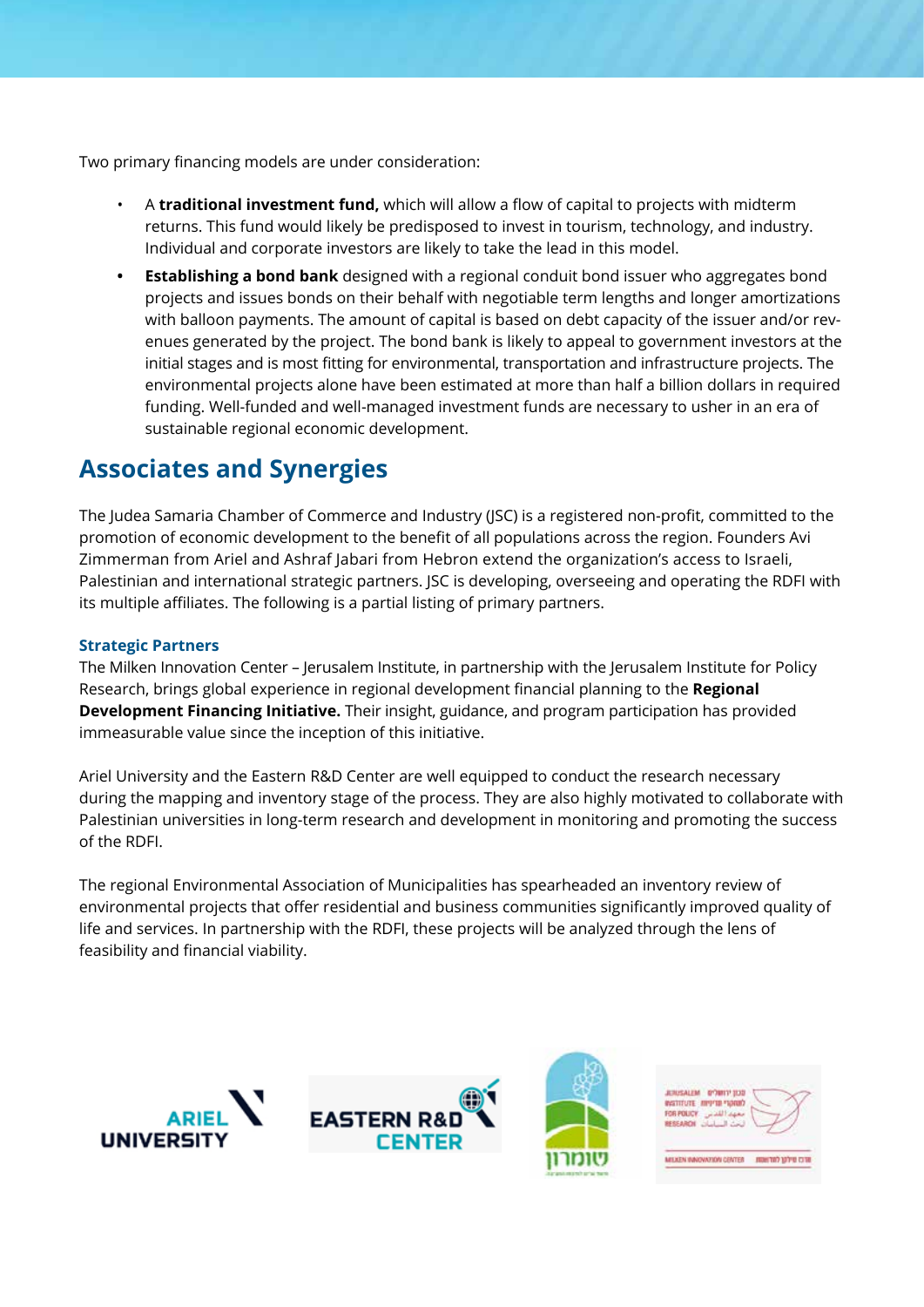The regional business community has been engaged with this process, dedicating time and resources towards project inventory development and operational costs. The resources invested by both Israeli and Palestinian businesses underscore their commitment to the success of RDFI while substantiating prospects for a successful PPP.

#### **Government Relations**

The Judea Samaria Chamber of Commerce and Industry maintains ongoing relationships with Israeli government ministries and municipalities. As plans for the **Regional Development Financial Initiative**  progress, government investments will be solicited.

#### **International Affiliates**

JSC continues to develop relationships with international affiliates. Chambers of commerce alone represent a virtually limitless global network of businesses. JSC has also enjoyed audiences with international governments, hosting delegations and has delivered numerous presentations abroad, and select affiliates are proactive in advancing the **Regional Development Financing Initiative.**



The U.S. Israel Education Association (USIEA) has played a leading role in bringing JSC's activities to the attention of Capitol Hill and the White House. USIEA has a proven track record in bringing congressional delegations to Israel and providing them with the opportunity to encounter Judea Samaria firsthand. This organization's non-partisan programs fully engage participating Members of Congress in order to offer them direct access to innovative projects in Israel and a more thorough understanding of the region.

USIEA was instrumental in arranging the first-ever official visit of a U.S. Ambassador to Israel to the region. In this inaugural visit, Ambassador Friedman met with Palestinian and Israeli business leaders further signaling U.S. support for business integration. USIEA is also taking the lead on the senatorial delegation participating in the international economic forum.

## **Timetable and Benchmarks**

The short-term goal of the **Regional Development Financial Initiative** is to lay the groundwork for the next decade of economic development in the Judea Samaria region. The first year of RDFI's programming will be dedicated to mapping and planning inventory development while engineering the establishment of the corresponding financial systems.

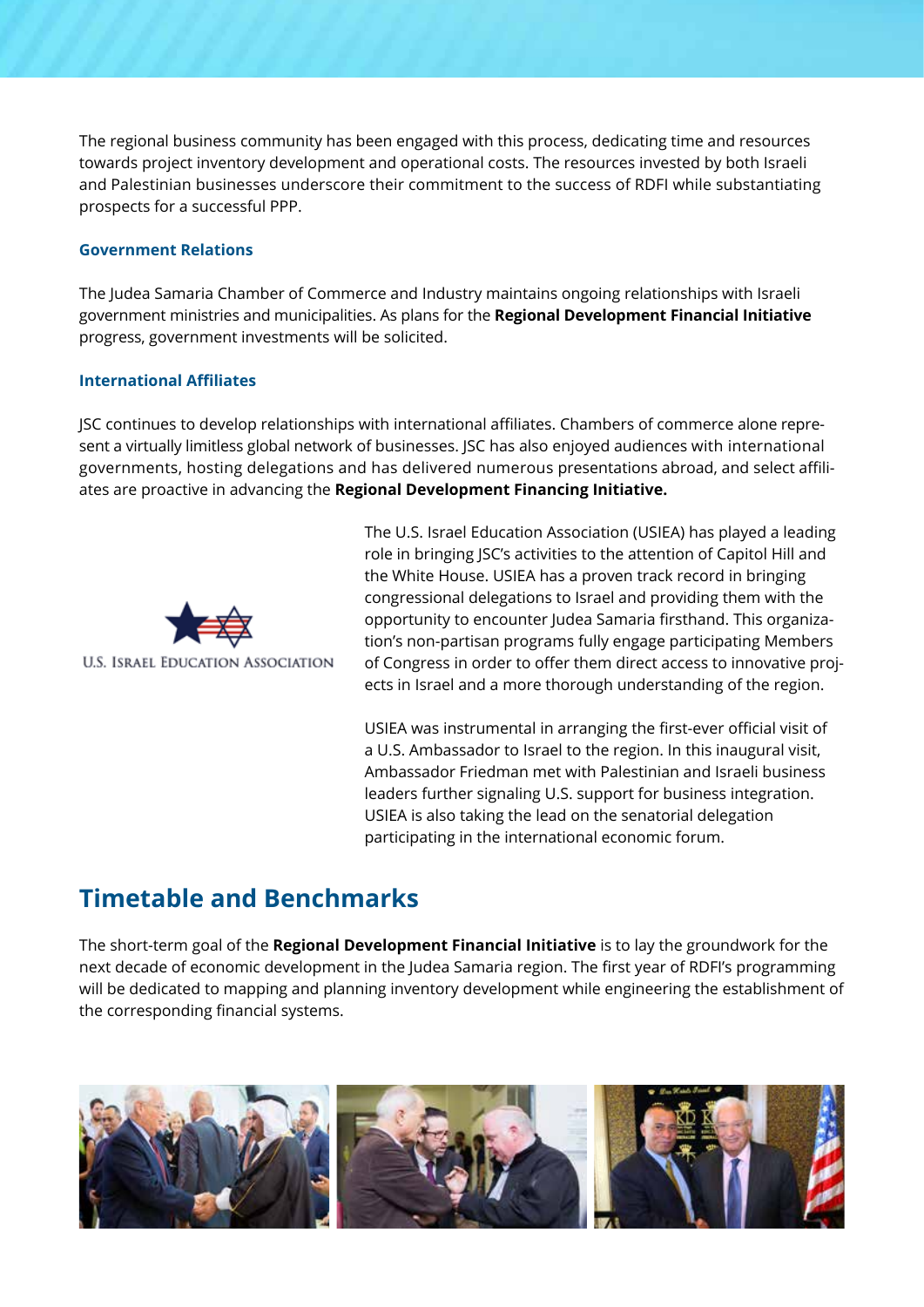As with all comprehensive Milken Innovation Center – Jerusalem Institute projects, a Financial Innovation Lab is conducted over the course of RDFI's planning process. The Lab is an opportunity to bring each of the four category-specific multidisciplinary work teams together in a collaborative setting to chart, guide and accelerate progress. Prospective partners from the private and business sectors are encouraged to attend.

Preceding the Lab, JSC is hosting the International Economic Forum, inviting dignitaries and corporate leaders to engage with economic development as it unfolds. The following is a list of projected time frames:

## **First International Economic Forum:**

February 20-22, 2019

## **Mapping and project inventory development:**

12 months from project commencement

## **Financial incentive architecture and fund establishment:**

18 months from project commencement

## **Milken Innovation Center – Jerusalem Institute Financial Innovation Lab:**

8 months from project commencement